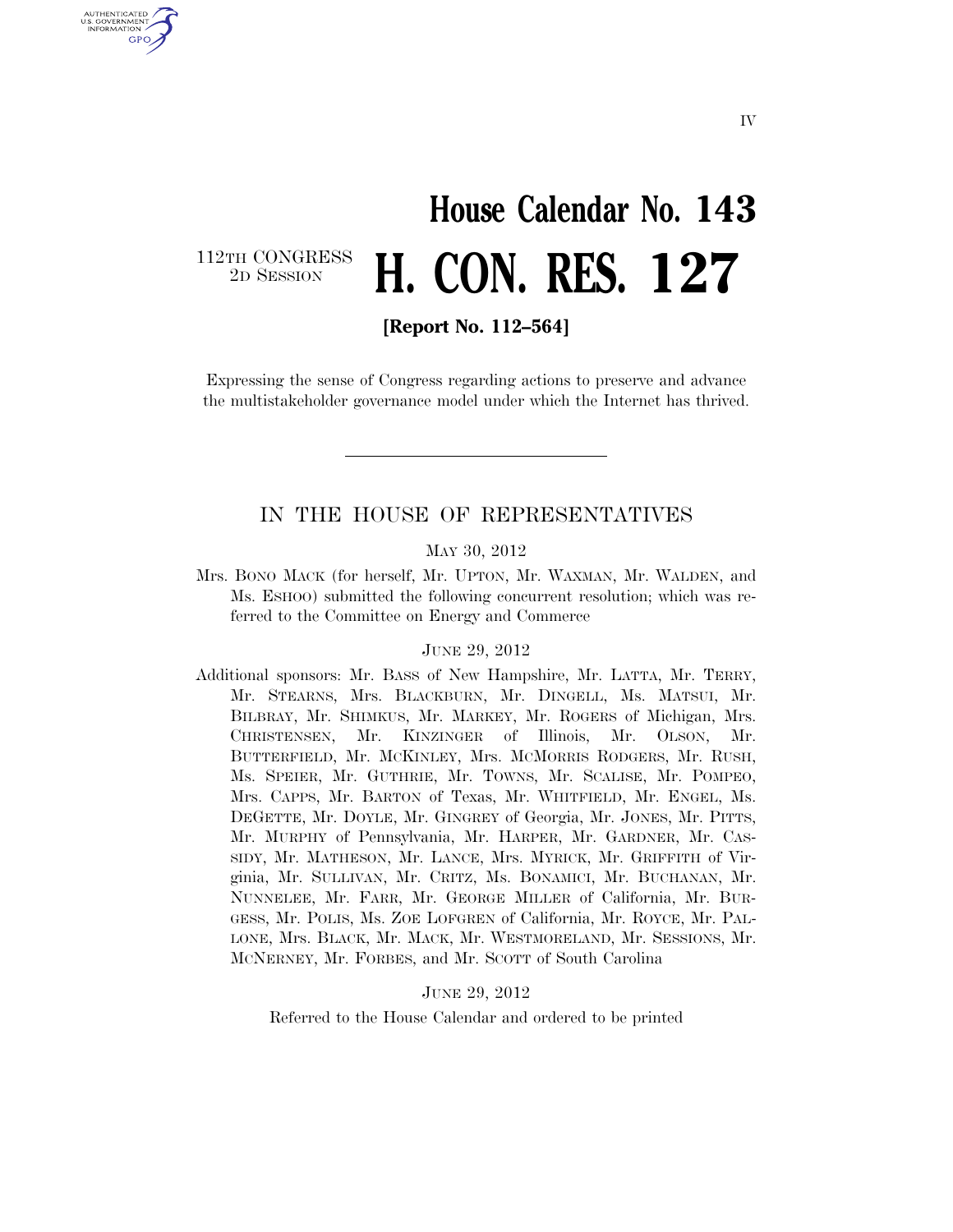### **CONCURRENT RESOLUTION**

- Expressing the sense of Congress regarding actions to preserve and advance the multistakeholder governance model under which the Internet has thrived.
- Whereas given the importance of the Internet to the global economy, it is essential that the Internet remain stable, secure, and free from government control;
- Whereas the world deserves the access to knowledge, services, commerce, and communication, the accompanying benefits to economic development, education, and health care, and the informed discussion that is the bedrock of democratic self-government that the Internet provides;
- Whereas the structure of Internet governance has profound implications for competition and trade, democratization, free expression, and access to information;
- Whereas countries have obligations to protect human rights, which are advanced by online activity as well as offline activity;
- Whereas the ability to innovate, develop technical capacity, grasp economic opportunities, and promote freedom of expression online is best realized in cooperation with all stakeholders;
- Whereas proposals have been put forward for consideration at the 2012 World Conference on International Telecommunications that would fundamentally alter the governance and operation of the Internet;
- Whereas the proposals, in international bodies such as the United Nations General Assembly, the United Nations Commission on Science and Technology for Development, and the International Telecommunication Union, would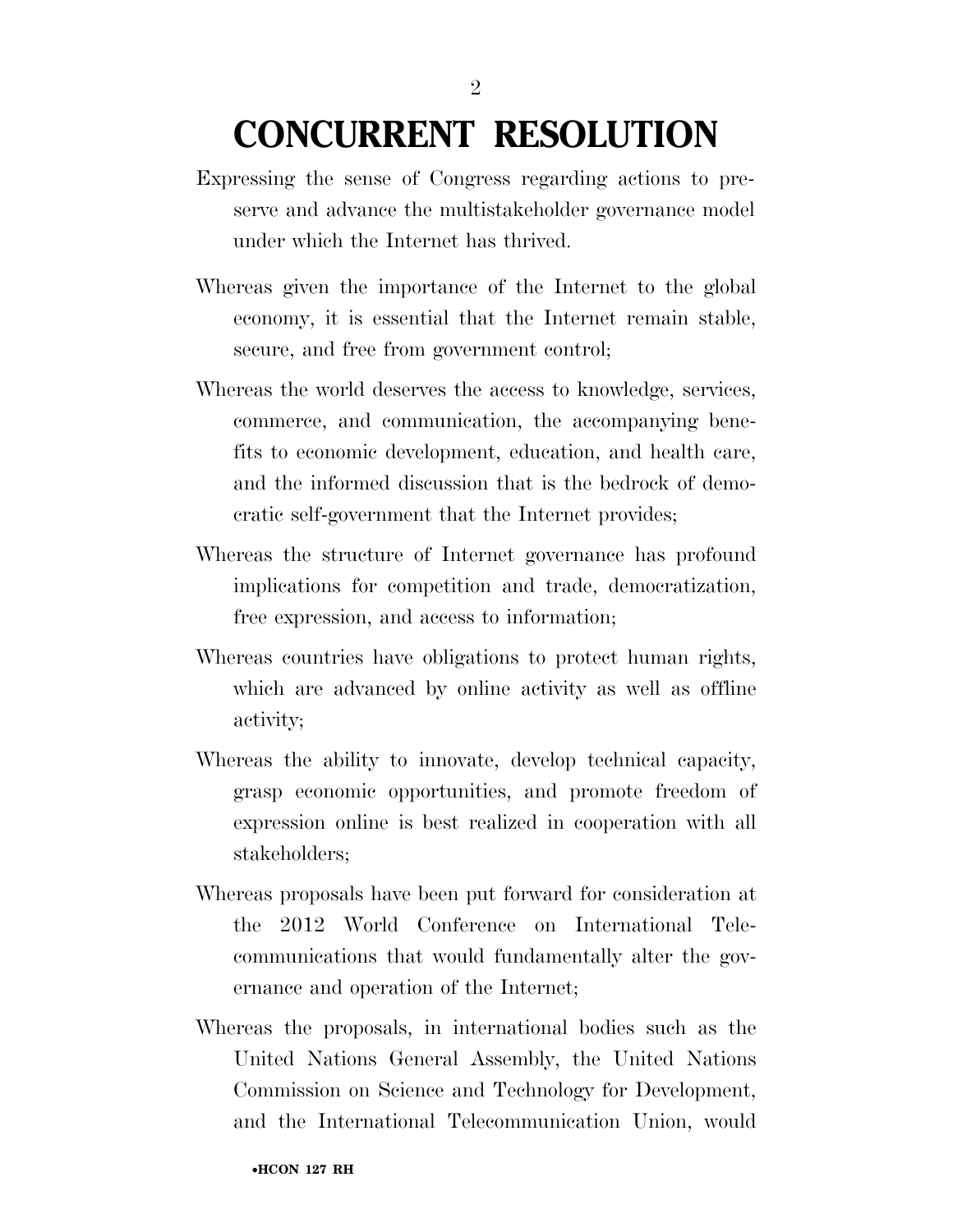justify under international law increased government control over the Internet and would reject the current multistakeholder model that has enabled the Internet to flourish and under which the private sector, civil society, academia, and individual users play an important role in charting its direction;

- Whereas the proposals would diminish the freedom of expression on the Internet in favor of government control over content, contrary to international law;
- Whereas the position of the United States Government has been and is to advocate for the flow of information free from government control; and
- Whereas this and past Administrations have made a strong commitment to the multistakeholder model of Internet governance and the promotion of the global benefits of the Internet: Now, therefore, be it
- 1 *Resolved by the House of Representatives (the Senate*  2 *concurring),* That it is the sense of Congress that the As-3 sistant Secretary of Commerce for Communications and 4 Information, in consultation with the Deputy Assistant 5 Secretary of State and United States Coordinator for 6 International Communications and Information Policy, 7 should continue working to implement the position of the 8 United States on Internet governance that clearly articu-9 lates the consistent and unequivocal policy of the United 10 States to promote a global Internet free from government 11 control and preserve and advance the successful multi-12 stakeholder model that governs the Internet today.